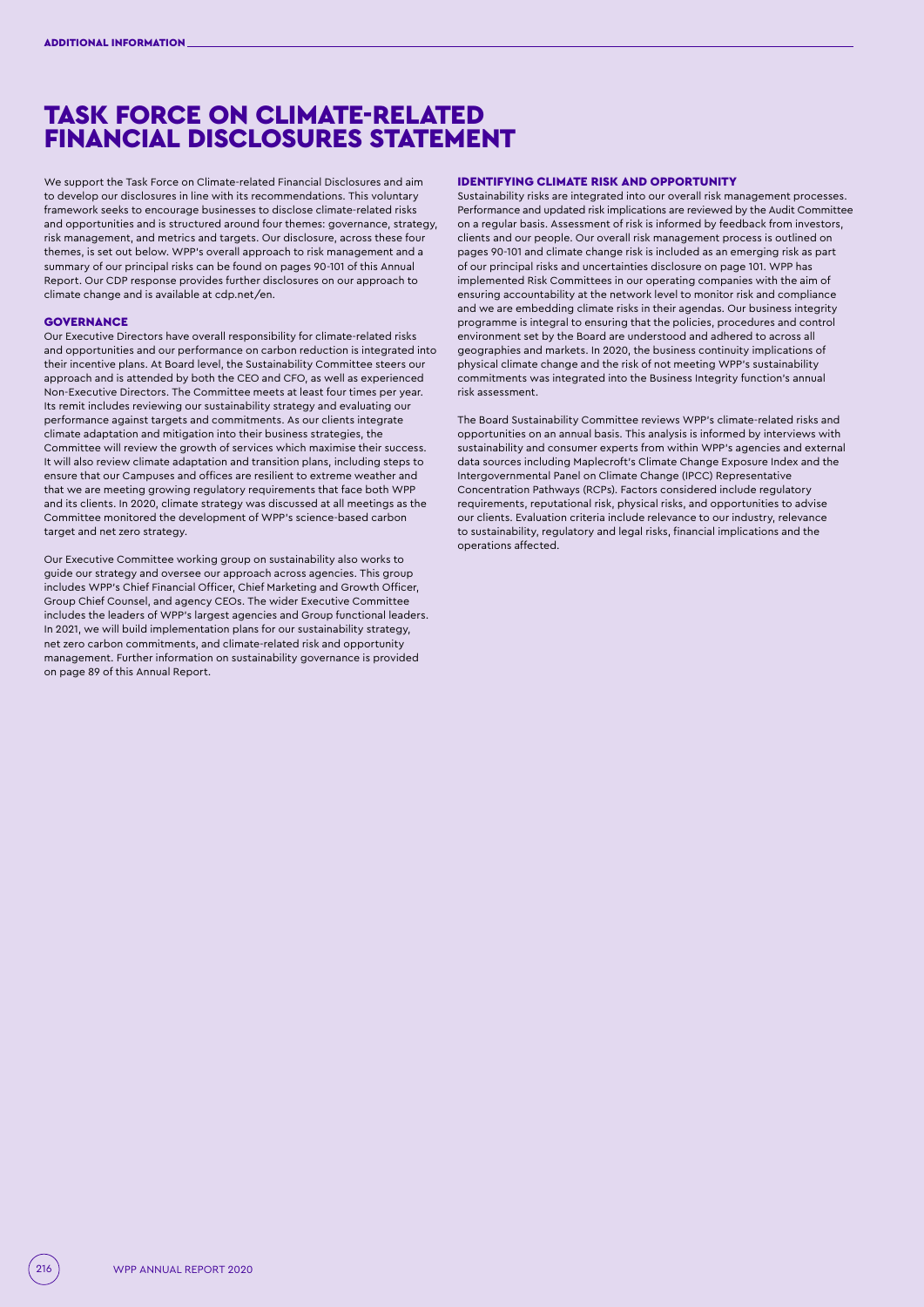## CLIMATE CHANGE AND OUR STRATEGY

The nature of the risks and opportunities that we face depend not just on the physical aspects of climate change, but also on: the trajectory our clients take in adapting their business models; regulations in the markets in which we operate; and our ability to understand and shape a culture of climate action. Our response to our principal climate risks and opportunities involves a range of WPP Group functions and responses by our companies.



| <b>CLIMATE-RELATED</b><br><b>RISK OR</b><br><b>OPPORTUNITY</b>                        | POTENTIAL IMPACT                                                                                                                                                                                                                                                                                                                                                                                     | <b>HOW IT IS MANAGED</b>                                                                                                                                                                                                                                                                                                                                                                                                                                                                                                    |
|---------------------------------------------------------------------------------------|------------------------------------------------------------------------------------------------------------------------------------------------------------------------------------------------------------------------------------------------------------------------------------------------------------------------------------------------------------------------------------------------------|-----------------------------------------------------------------------------------------------------------------------------------------------------------------------------------------------------------------------------------------------------------------------------------------------------------------------------------------------------------------------------------------------------------------------------------------------------------------------------------------------------------------------------|
| <b>PHYSICAL RISKS AND OPPORTUNITIES</b>                                               |                                                                                                                                                                                                                                                                                                                                                                                                      |                                                                                                                                                                                                                                                                                                                                                                                                                                                                                                                             |
|                                                                                       |                                                                                                                                                                                                                                                                                                                                                                                                      |                                                                                                                                                                                                                                                                                                                                                                                                                                                                                                                             |
| Increased frequency<br>of extreme weather<br>and climate-related<br>natural disasters | This includes storms, flooding, wildfires and<br>water and heat stress which can damage our<br>buildings, jeopardise the safety of our people<br>and significantly disrupt our operations.<br>Our assessment of physical climate risk on our<br>Campus buildings shows that 10% of headcount<br>will be located in countries at "extreme" risk from<br>the physical impacts of climate change in the | Co-locating our people through our Campus strategy has enabled<br>us to centralise emergency preparedness procedures. In 2021 we<br>will integrate climate-related risk assessment into the technical due<br>diligence suite that we follow when we invest in a new Campus<br>building. This will help to ensure that material acute and chronic<br>physical climate risks are considered in design and embedded into<br>business continuity procedures. Further details on our Campus<br>strategy are outlined on page 44. |
|                                                                                       | next 30 years, up from 9% in 2019. In addition, 15%<br>of our headcount is in markets where climate risk<br>exposure has increased by more than 10% in the<br>past five years <sup>1</sup> . This includes our operations in<br>Canada, China, Italy, Turkey and the United Arab<br>Emirates.                                                                                                        | Our annual risk assessment identified the need to develop tools and<br>guidance to support our People teams in identifying and responding<br>to emergent physical climate risk. In 2021, we will work with our<br>Business Integrity function to develop resources and deploy them<br>across WPP agencies.                                                                                                                                                                                                                  |
| <b>TRANSITION RISKS AND OPPORTUNITIES</b>                                             |                                                                                                                                                                                                                                                                                                                                                                                                      |                                                                                                                                                                                                                                                                                                                                                                                                                                                                                                                             |
| Increased demand for<br>sustainable products<br>and services                          | Our clients are grappling with sustainability<br>challenges and looking to transition their business<br>models away from fossil fuels. For example, 64%                                                                                                                                                                                                                                              | To realise this opportunity, we will need to invest in the innovation<br>and growth of sustainability-focused services.                                                                                                                                                                                                                                                                                                                                                                                                     |
|                                                                                       | of our top 50 clients have committed to setting<br>science-based carbon reduction targets,<br>representing 33% of total revenues in 2020.                                                                                                                                                                                                                                                            | Our sustainability strategy (see page 68) outlines our commitment to<br>developing products and services which enable our clients to adopt<br>leadership positions on climate change and exceed the expectations<br>of consumers.                                                                                                                                                                                                                                                                                           |
|                                                                                       | As clients increase their ambitions in this space,<br>there is an opportunity for WPP to grow revenues<br>from products and services which support the<br>sustainability ambitions of our clients as they<br>transition their businesses away from fossil fuels.                                                                                                                                     | In 2020 we increased investment in our virtual advertising production<br>capability, which reduces the emissions and environmental impact of<br>production shoots.                                                                                                                                                                                                                                                                                                                                                          |
|                                                                                       | This may include developing low or net zero<br>marketing and ecommerce services, developing<br>sustainability-focused brand strategies, and<br>promoting sustainable consumption norms                                                                                                                                                                                                               | Increasingly, our agencies are hiring for sustainability-focused<br>leadership roles. We expect this community to continue to grow.<br>Additionally, we are evaluating whether to increase our sustainability<br>resources for clients organically or by acquisition.                                                                                                                                                                                                                                                       |
|                                                                                       | to consumers.                                                                                                                                                                                                                                                                                                                                                                                        | We are already upskilling our people in carbon reduction and                                                                                                                                                                                                                                                                                                                                                                                                                                                                |

climate-related issues. In 2020, we started training our people to deliver net zero products and services through programmes such as AdGreen (page 72) and to innovate on behalf of our clients through initiatives like Change the Brief. Through our strategy, we will be developing materials and training programmes to upskill our people on climate-related issues.

1 Based on the Maplecroft Climate Risk Exposure Index values, December 2020.